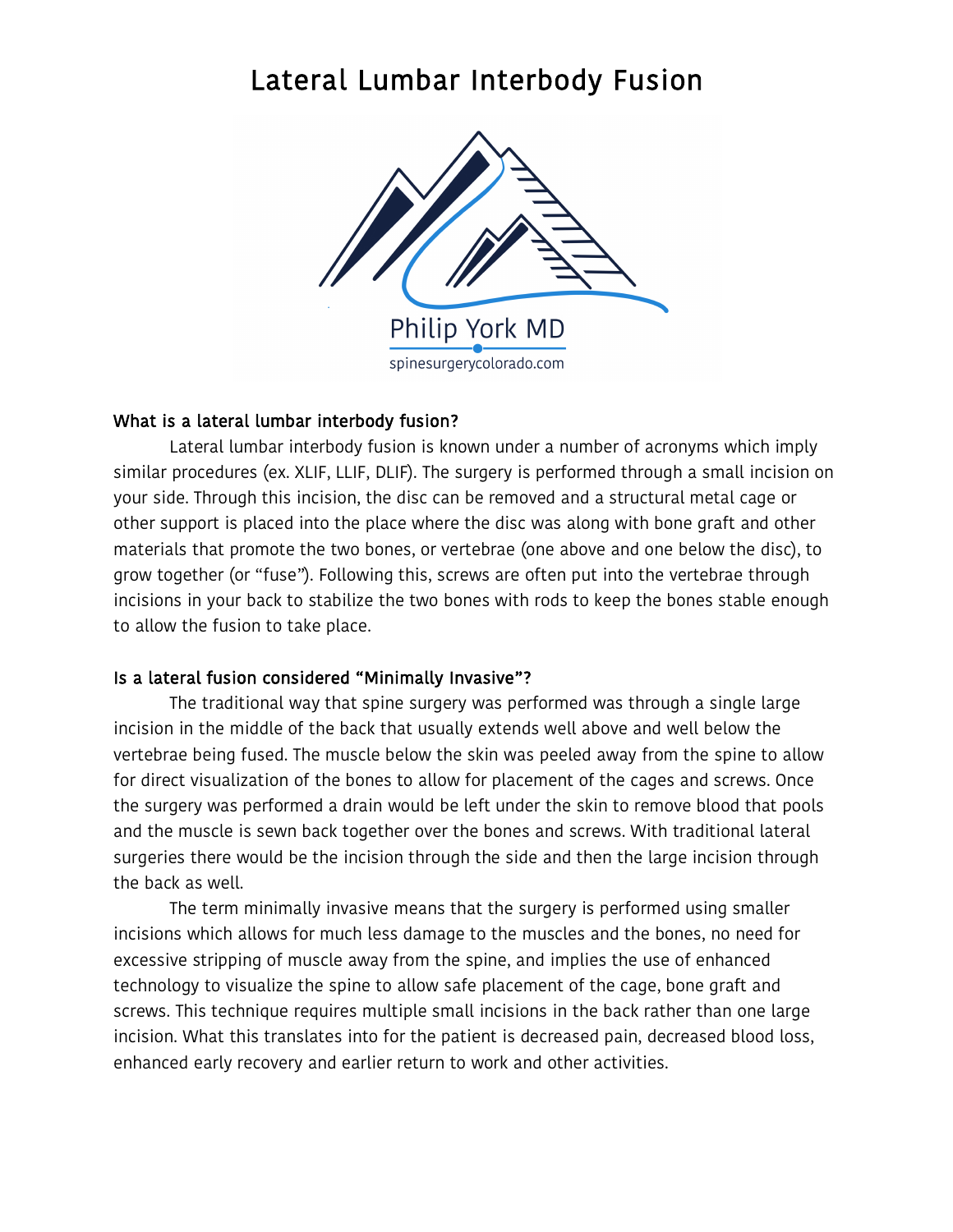## Lateral Lumbar Interbody Fusion

#### When is this surgery recommended?

Fusions procedures such as lateral interbody fusions are most often recommended when there is pain or dysfunction that is related to some degree of instability in the spine. This means that if there is a pinched nerve, spinal stenosis, or severe back pain that is coming from an area of the spine where the two vertebrae have excessive motion between them. The technical term for this instability is spondylolisthesis. The fusion is performed, with or without additional decompression of the nerves effected, to stabilize these two bones. These fusions can also be recommended in other settings such as deformity (ex. Scoliosis), in certain trauma settings, in certain categories of nerve pinching (ex. Foraminal stenosis), or when the spine wears out above or below a prior fusion.

#### What are the risks of the surgery?

Risks common to all spine surgery include nerve irritation or nerve injury (rare), spinal fluid leak, fracture of the bone, failure of the two bones to heal/fuse together (known as pseudarthrosis) which can lead to broken rods or screws (known as hardware failure), increased stress on nearby non-fused levels that might occur over time – all of which might require additional surgeries. Most of these risks are rare, and it is important to make sure that you have had all of the appropriate workup to make sure you have the best chance of having maximum improvement in pain and function once you have recovered. Specific to a lateral interbody fusion is the risk of pain in the muscle that works to flex the hip. This muscle, the psoas, runs along the side of the spine and during this procedure it has to be split or retracted to get to the disc. Although it is not always present, and if it is the symptoms are usually mild, it can result in some pain with hip flexion that can last anywhere from a couple of days to up to 6 weeks.

#### What is the recovery like?

Each patient's recovery is unique and depends on a number of factors such as age, fitness, medical history, and preoperative pain medication requirement. However, in general, the surgery takes about 90 minutes of surgical time for a one-level fusion. There is minimal blood loss with the minimally invasive technique and the risk for infection or wound healing issues is extremely low. You can expect 1-2 nights in the hospital for a one-level fusion, however, younger patients, healthier patients, and those who do not take prescription pain medications leading up to the surgery can sometimes discharge after a short observation period. You will be prescribed at least 14 days of prescription pain medications to take at home and are encouraged to take full strength Tylenol (1,000mg in 4 doses daily for most patients) in addition. You will be encouraged to be up walking right away and to work towards walking for 30min twice a day. You will be instructed on "BLT" precautions (Bending, Lifting and Twisting) in which you are not to lift more than 10 pounds in each hand and to avoid aggressive bending or twisting for the first 6 weeks. While most patients are